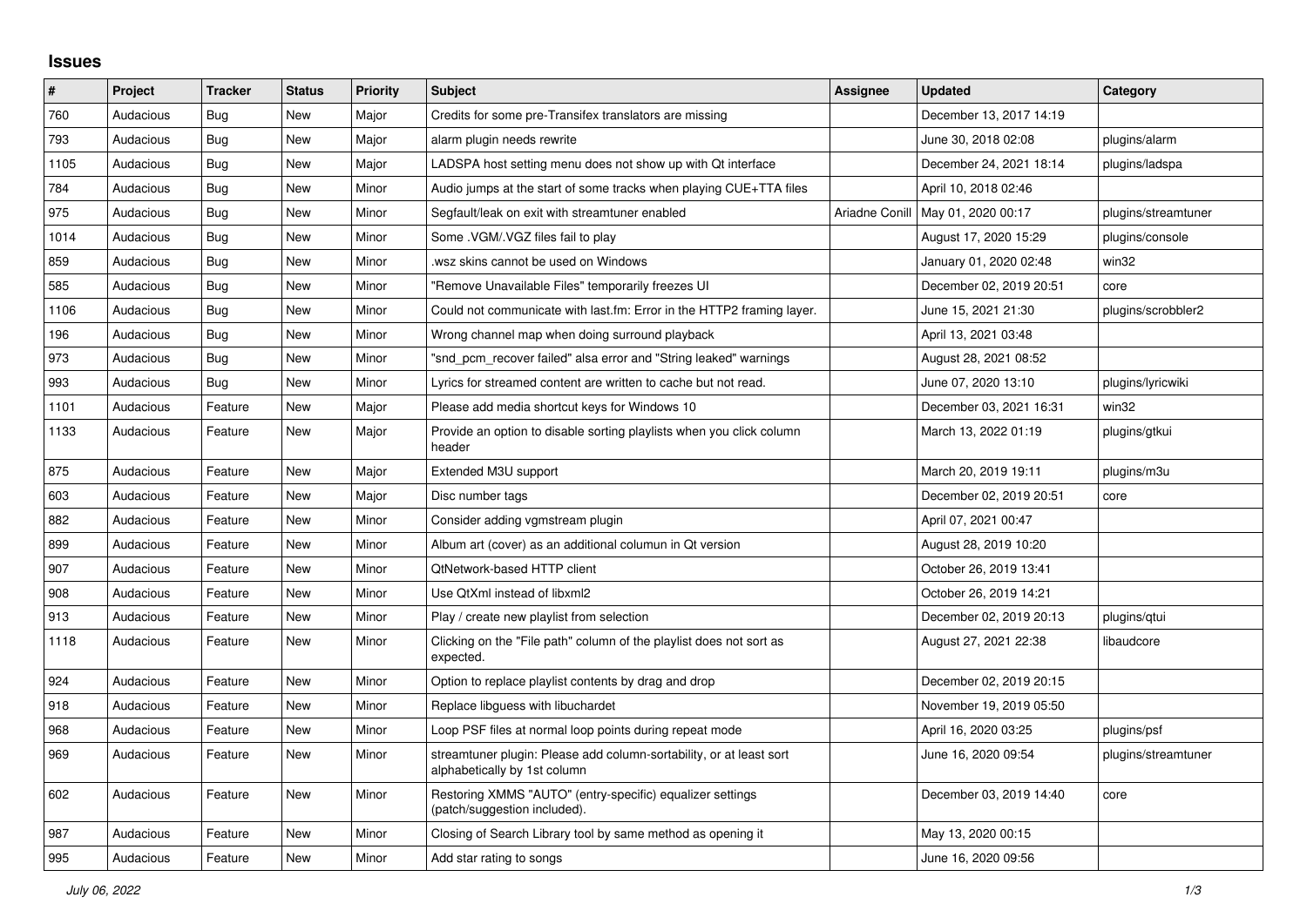| $\vert$ # | Project   | Tracker | <b>Status</b> | <b>Priority</b> | Subject                                                                                  | <b>Assignee</b> | <b>Updated</b>          | Category                 |
|-----------|-----------|---------|---------------|-----------------|------------------------------------------------------------------------------------------|-----------------|-------------------------|--------------------------|
| 1048      | Audacious | Feature | New           | Minor           | PipeWire support                                                                         |                 | May 04, 2022 19:36      |                          |
| 996       | Audacious | Feature | <b>New</b>    | Minor           | Refine playlists when searching (search all playlists)                                   |                 | June 16, 2020 09:58     |                          |
| 1046      | Audacious | Feature | New           | Minor           | Add all id3v2 frames in the settings of Playlist available columns                       |                 | December 28, 2020 21:14 | plugins/gtkui            |
| 1047      | Audacious | Feature | New           | Minor           | Stop playing after any chosen track                                                      |                 | December 29, 2020 01:23 |                          |
| 51        | Audacious | Feature | New           | Minor           | Option to inhibit suspend                                                                |                 | February 13, 2021 09:23 |                          |
| 1057      | Audacious | Feature | New           | Minor           | Matroska (mka) chapter support                                                           |                 | August 27, 2021 22:54   |                          |
| 1058      | Audacious | Feature | <b>New</b>    | Minor           | Allow changing the language/locale in settings                                           |                 | January 30, 2021 18:11  |                          |
| 1130      | Audacious | Feature | New           | Minor           | folders for tabs in the playlist head (an enhancement suggestion, not a<br>bug)          |                 | October 24, 2021 19:04  |                          |
| 1131      | Audacious | Feature | <b>New</b>    | Minor           | Selection of songs via selection field/bar (as in Clementine)                            |                 | October 31, 2021 12:41  |                          |
| 1011      | Audacious | Feature | New           | Minor           | Visible separator of folders in the playlist                                             |                 | July 18, 2020 16:10     |                          |
| 1134      | Audacious | Feature | New           | Minor           | Web interface remote control                                                             |                 | November 04, 2021 06:57 |                          |
| 1013      | Audacious | Feature | New           | Minor           | Request re Album Art using music file metatag                                            |                 | August 03, 2020 22:48   |                          |
| 1142      | Audacious | Feature | New           | Minor           | MusicBrainz support for CD plugin                                                        |                 | November 20, 2021 21:46 | plugins/cdaudio          |
| 1066      | Audacious | Feature | New           | Minor           | Allow Equalizer window to be resized.                                                    |                 | February 11, 2021 10:05 |                          |
| 1067      | Audacious | Feature | New           | Minor           | Equalizer adjustments are coarse.                                                        |                 | February 11, 2021 10:09 |                          |
| 1017      | Audacious | Feature | New           | Minor           | QT Global Hotkeys rework proposal and cross-platform support                             | Domen Mori      | December 07, 2020 04:22 | plugins/hotkey           |
| 1076      | Audacious | Feature | New           | Minor           | Adjustable background and fonts colors and fonts size in<br>playlist---zoomable playlist | Tom Hammer      | March 09, 2021 00:38    | plugins/playlist-manager |
| 1071      | Audacious | Feature | <b>New</b>    | Minor           | Linkage could be improved for packagers.                                                 |                 | March 31, 2021 00:32    |                          |
| 1082      | Audacious | Feature | New           | Minor           | File writer option to pad track numbers with leading zeros                               |                 | March 31, 2021 00:15    | plugins/filewriter       |
| 1088      | Audacious | Feature | New           | Minor           | plugin: status icon: ADD option to select tray mouse Middle Click action                 |                 | April 11, 2021 12:05    | plugins/statusicon       |
| 1091      | Audacious | Feature | <b>New</b>    | Minor           | Built-in lyrics support                                                                  |                 | April 28, 2021 18:24    |                          |
| 1092      | Audacious | Feature | New           | Minor           | Reread metadata on play option                                                           |                 | April 30, 2021 03:35    |                          |
| 1148      | Audacious | Feature | New           | Minor           | Save the dimensions of the open-file dialogue window                                     |                 | January 18, 2022 14:43  |                          |
| 1151      | Audacious | Feature | New           | Minor           | Load balance XSPF tracks with multiple location URIs                                     |                 | January 28, 2022 19:10  |                          |
| 1098      | Audacious | Feature | New           | Minor           | Hide empty Services playlist sub-menu                                                    |                 | May 10, 2021 09:25      | libaudgui                |
| 1093      | Audacious | Feature | <b>New</b>    | Minor           | Make the Song Dialog (Qt) window wider by default                                        |                 | May 17, 2021 15:36      |                          |
| 1095      | Audacious | Feature | New           | Minor           | Ctrl + $Z$ / R to undo / redo changes to playlist                                        |                 | May 07, 2021 18:42      |                          |
| 1099      | Audacious | Feature | New           | Minor           | Per-track ReplayGain shouldn't be enabled by default                                     |                 | May 09, 2021 13:41      |                          |
| 1096      | Audacious | Feature | New           | Minor           | Calculate and show selection stats in the status bar                                     |                 | May 10, 2021 03:06      |                          |
| 1097      | Audacious | Feature | New           | Minor           | Replace the volume button with a horizontal scale                                        |                 | May 17, 2021 00:21      |                          |
| 873       | Audacious | Feature | New           | Minor           | Optionally make "previous track" restart current track                                   |                 | June 08, 2021 22:55     |                          |
| 1108      | Audacious | Feature | New           | Minor           | HTTPS support for Windows builds                                                         |                 | December 27, 2021 04:45 | plugins/neon             |